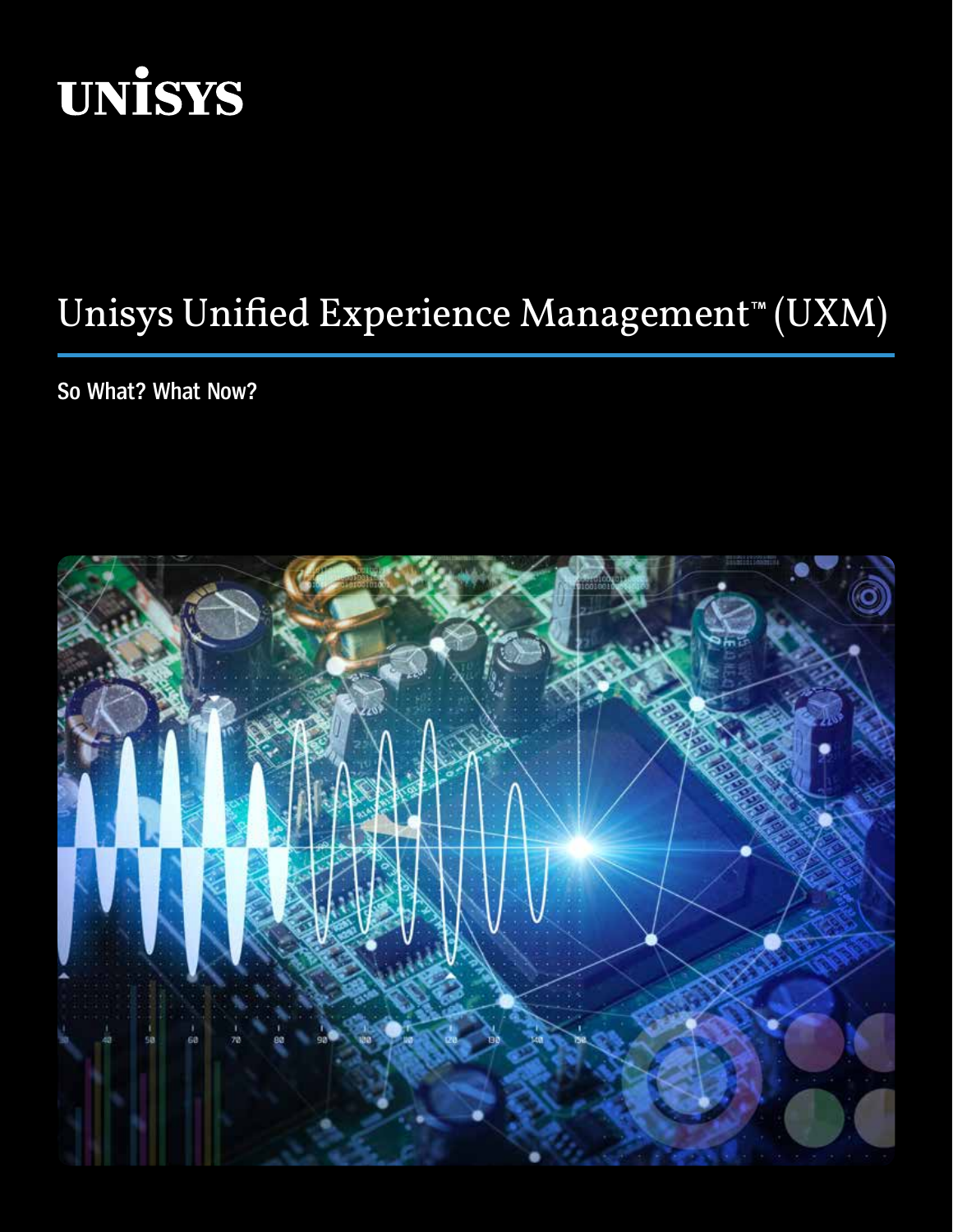# **Unisys Unified Experience Management**™ **(UXM):**



- Delivers positive end-user experience outcomes for enhanced productivity, seamless support and technology that just works
- Provides a user experience score and status to answer the "so what?" and "what now?" for all experience outcomes
- Improves positive end-user experience over time and does not deteriorate those experiences from what users need as expectations rise
- Confirms defined outcome commitments and deliveries are being achieved

## **So What? What Now? Understanding Actual Experience**

The workplace today can be anywhere from a remote office to a transatlantic plane. Workers now expect the same tools, access, connectivity, and experience wherever they are. The result is that experience (technology and services) inspires some and disrupts others. Successful organizations will go a step beyond digital parity and ensure experience parity – offering an excellent employee experience for all.

However, with the rapid and pervasive transformation of the digital workplace comes new levels of complexity in identifying the worker experience  $-$  what they say, why they say it, and what to do about it. Traditional SLAs and KPIs answer the question, "What to do?" but typically have little

connection to the actual experience. For example, they are not aligned to modern methods - such as continuous delivery - that require constant adjustment based on experience and outcomes. As a result, new experience-oriented frameworks are becoming indispensable in modern working environments, in which the emerging need for a Unified Experience Management (UXM) viewpoint is booming – pivoting from simply managing IT services to providing consistent meaningful employee experience, helping to drive business value.

## **Unisys Experience**

#### **Beyond Service Levels: Measuring Experience Through XLAs**

Unisys can transform the way we measure success with clients through the implementation of Experience Level Agreements (XLAs). Beyond answering "what to do and how well to do it" (SLAs and KPIs), XLAs are committed to delivering a defined experience that measures "how do you feel we did?" Our approach will transform the perspective and effectiveness of IT delivery, with insights for key stakeholders to see what matters most to the workforce.

The combination of science (operational metrics via SLAs and KPIs) with art (subjective measures of sentiment) enables us to define experience with accuracy and confidence, in a way that will inform business and IT decisions beyond any traditional approach.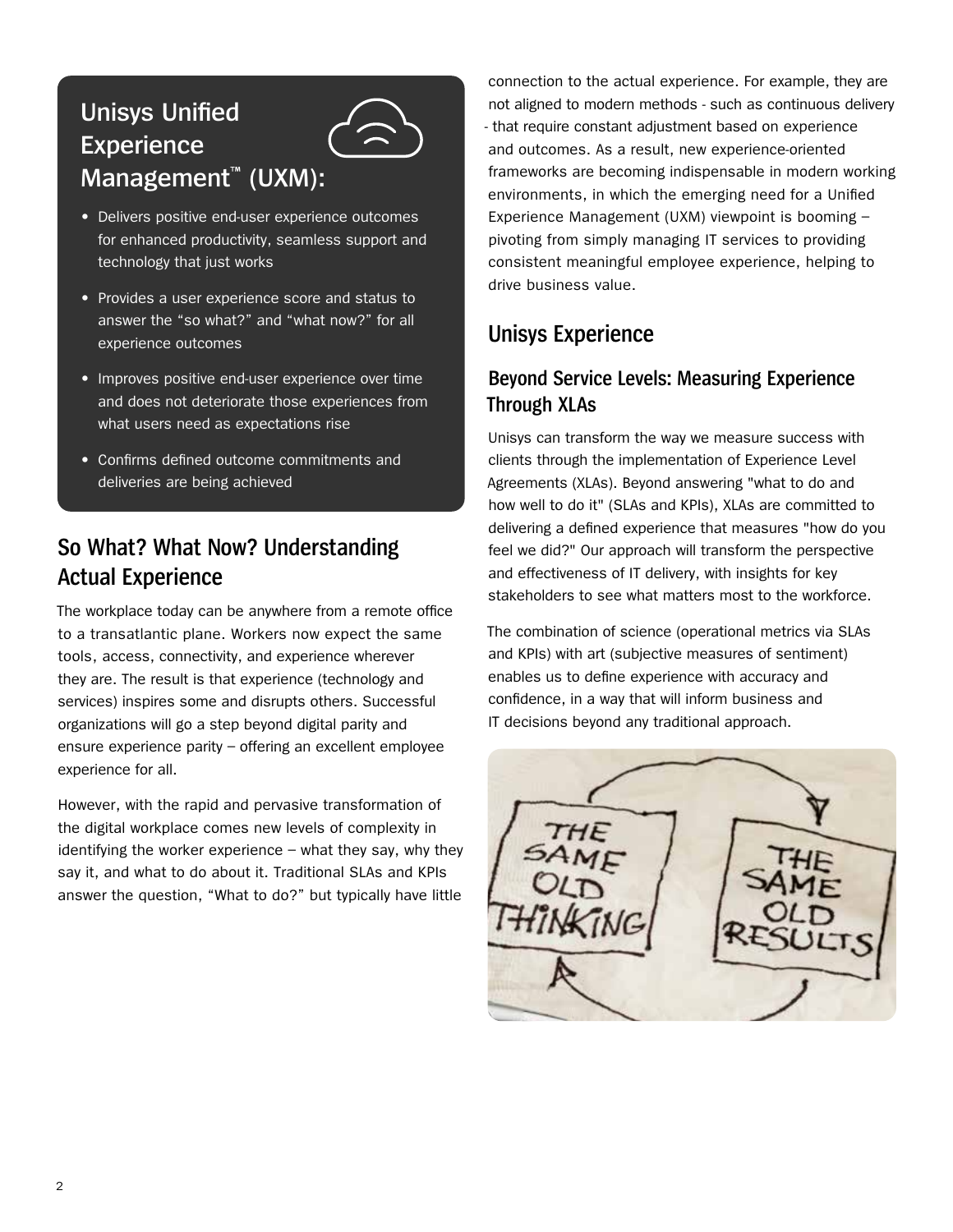### **XLAs Bring a Whole New Dimension to IT Service Delivery**

**How Are We Doing With Employee Experience?**

**Are We Doing What Matters to the Business?**



With Unisys UXM™, you can enable your workforce to deliver great business outcomes and attract and retain top talent by providing the innovative environment that candidates expect.

Source: XLACollab Inc.

#### **Why Organizations Are Embracing Experience**

When you dig into the realities of your business, be prepared to uncover that a meager 30% of your associates will report no challenges with productivity in their own hybrid workplace – meaning nearly 70% of your company's 'life blood' to productivity want something better<sup>1</sup>. Organizations are recognizing the importance of delivering a positive experience to the tune of 82% of organizations already recognize the importance of Digital Employee Experience to business performance<sup>2</sup>. What is even more important is that 83% of the 'life blood' of your company's success, your associates, want to see more done by you and your organization to improve<sup>3</sup>.

Once most organization leaders, through introspection or intervention, recognize their state of the experience union in their environments, the chilling footnote on this short story is that only 40% of F1000 IT departments have the tools,

policies and procedures in place to support a post-pandemic hybrid workforce<sup>4</sup>. Every business needs more than people, process and technology… it must envision, enable, execute and embrace experience.

## **Value Across the Entire Enterprise**

In discussions with market analysts on the rapidly emerging experience space, we know that most XLA deployments across the industry today amount to little more than crossing through the 'S' in SLA and replacing it with an 'X'. The reporting method is enabled by a crowded toolset market serving Device Experience Management – deriving numbers based on the health and performance of endpoint devices, and limited insights of some applications and services. The assertion is that if these devices, applications and services are working well (80% of the time) then the user experience is great.